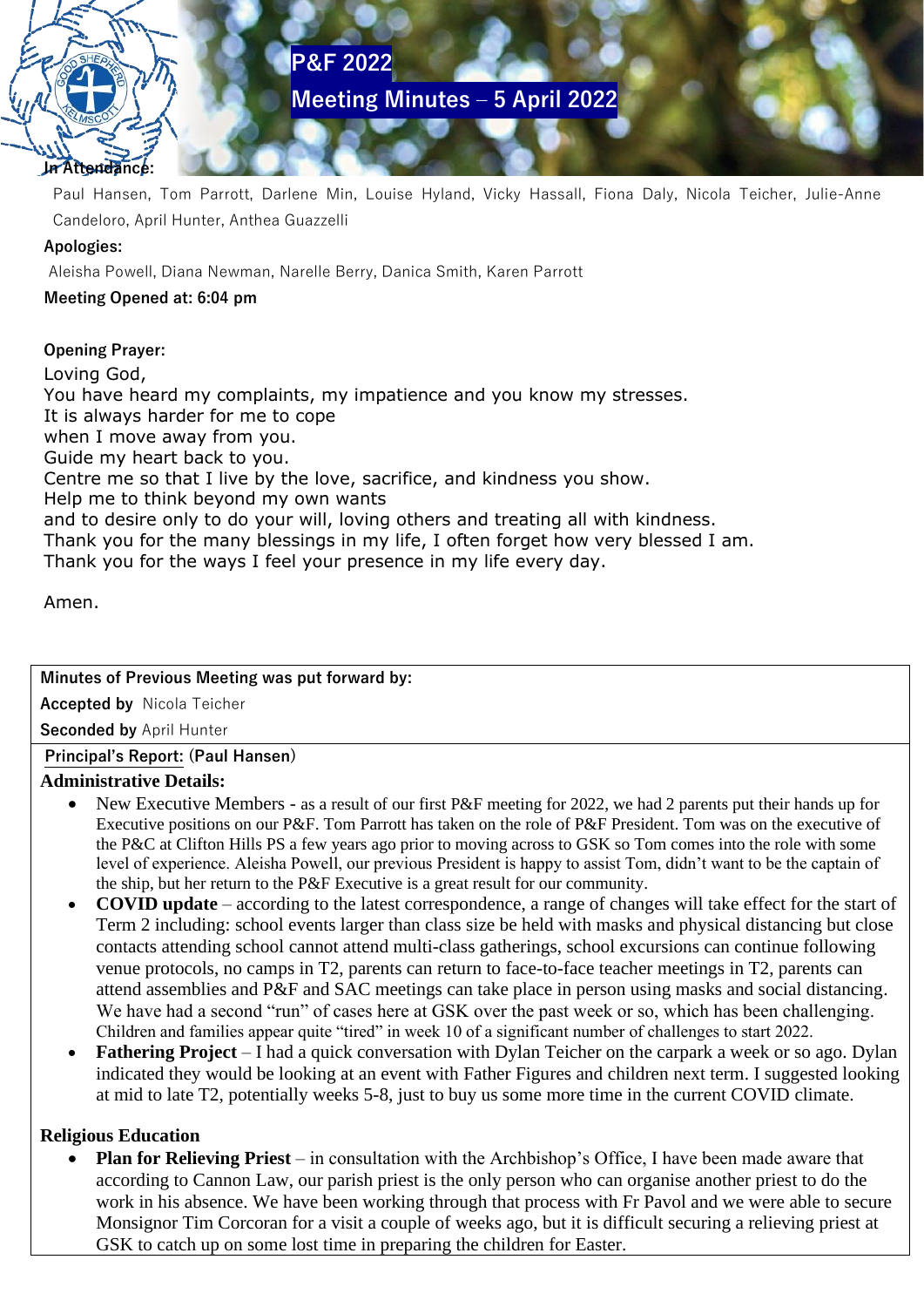- **Stations of the Cross** has been re-scheduled to Wednesday  $6<sup>th</sup>$  April to accommodate the re-scheduling of the interschool cricket carnival, looking forward to that tomorrow.
- **Planning for Sacramental Preparation Program** this continues to be a wait and see scenario. As you may be aware, we have postponed the scheduled parent workshops with the current COVID restrictions. We are continuing to work towards our planned dates for receiving the sacraments in Term 2 and will reschedule the workshops once we are in a position to confirm those dates.

## **Staffing**

- **Commitment from staff with Remote Learning** staff have worked really hard to accommodate the variety of needs across the school from whole classes going into isolation to a significant number, to a small number, as well as the need to accommodate immune compromised children who have not attended school according to the medical advice they have received.
- **Agility of staff during COVID times** these COVID times are demanding a strong need for all of us to be agile, things are changing constantly, and the staff have moved really well with the changes, which has made things easier for the leadership team here at GSK.

## **Academics**

- **New Literacy support program** children across the school are starting to get into some routines with the new intervention program, 4 students per year level for 40 min, 4 times a week.
- **New Spelling Program from Years 2-6** the feedback towards the new spelling approach and program seems to be quite positive from the staff and students which is encouraging.
- **Explicit Maths program in Years 2-4** this has been a definite shift in our curriculum opportunities in this area. We are investing some money into training some staff regarding the rolling out of this program, which we think will be a good investment for us. Our thinking is that the explicit nature of the program will be a good way to build strong foundational skills in Mathematics.

## **Sport**

- **School Swimming Carnival**/s given that only two-thirds of the children at our school participated in the recent school swimming carnival, we have booked in a date for our community to participate in another school swimming carnival day on Friday  $4<sup>th</sup>$  November at SBC for children in Years 1-6. We will again design a day with 3 separate carnivals to ensure we accommodate the needs of all children at our school.
- **Interschool Swimming Carnival** we pulled out of this carnival yesterday at the point where we were going to be one of only 3 school participating, so it wasn't going to be a productive experience for the children.
- **Cross Country season preparation** incorporated into PE program in the last couple of weeks of Term 1. The children have been running the track in the before school sessions before the isolation week at our school and it is incorporated into our second sport session on Tuesday afternoons as well for the Year 3-6's. We are working on getting the children fitter.

## **Maintenance:**

- **GSK is looking neat & tidy** Clayton is very efficient with his time; the school has not looked tidier in my time here which is great.
- **Verge Pick Up** continually looking at reducing the fire risk on our property and taking advantage of the verge collection at the moment.
- **Formation of 2 sub-committees (Resurfacing Courts and Underground Water Exploration)** work has commenced with these two projects, keen to get the ball rolling with both of them to see where it takes us.
	- Processes are in place to get quotes for the resurfacing of the courts. Quotes should be obtained by the next meeting.
	- The bore will possibly need to be 100m down in order to gain water from a bore. Clary Powell, Tom Parrot will be on the sub-committee to explore the potential of underground water.

## **Enrolments**

• 2022 numbers have stabilised at GSK, at 206 students at the moment. I am anticipating 2 more families of 2 children each, joining us in Term 2. The Molson family is returning from up north and a family re-locating from Melbourne.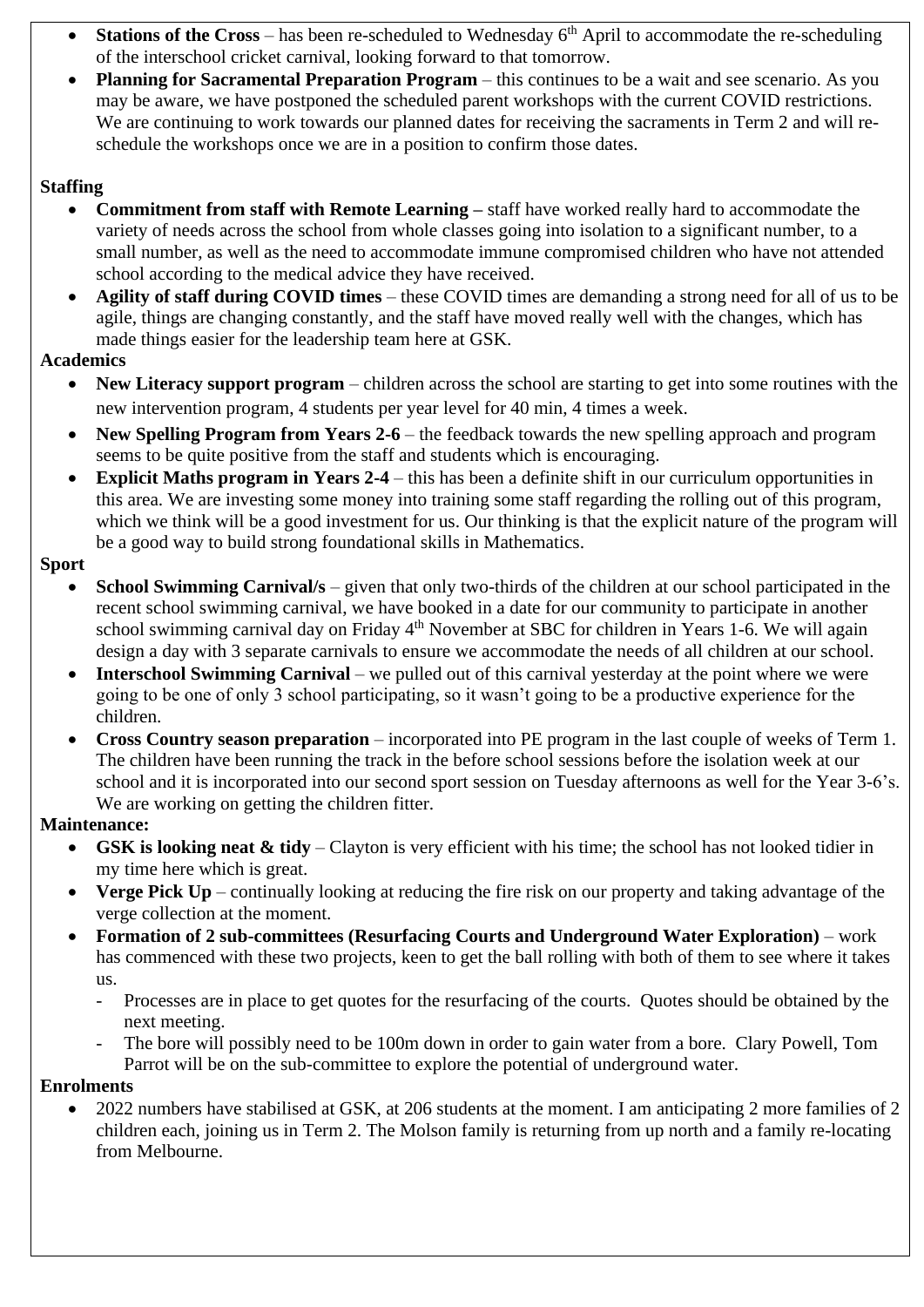## **Correspondence In:**

- **Nil**

#### **Correspondence Out:**

- Nil

#### **Treasurer's Report:** (Nicola Teicher)

Trying to organise handover of account access from Rob Hassell to Nicola Teicher and Paul Hansen. Should Tom Parrott also be added? Currently Aleisha Powell, Leslie Ann Dubier, Andrew Colley and Rob Hassell are all signatories. Current Balance – \$29,228.35 Nil transactions since last meeting. Will need to find a date to go down to the bank to handover the account to the new signatories.

| 5:24<br>Search                |                                                            |                                | $.1$ 5G $\blacksquare$    |
|-------------------------------|------------------------------------------------------------|--------------------------------|---------------------------|
| $\leftarrow$                  | <b>BUSINESS ACCOUNT #1161</b>                              |                                |                           |
|                               | BSB: 086-116 · Acc: 44-746-1161                            |                                |                           |
|                               | Available balance                                          |                                |                           |
|                               | $+$ \$29,228.35                                            |                                |                           |
|                               |                                                            | Current balance: + \$29,228.35 |                           |
| 5:25                          |                                                            |                                | $\cdot$ 5G $\blacksquare$ |
|                               | <b>SEARCH TRANSACTIONS</b>                                 |                                |                           |
| Search                        |                                                            |                                |                           |
|                               |                                                            |                                |                           |
| filtered as you type.         | Search by business, date, amount or type. Transactions are |                                |                           |
| Last 12 months                | Any amount                                                 |                                | Filter $2\frac{6}{10}$    |
| All transactions              |                                                            |                                |                           |
| Friday 26 Nov 2021            |                                                            |                                |                           |
|                               | Dads camp R J HASSALL & V Good + \$330.00                  |                                |                           |
| Shepherd<br>INTER-BANK CREDIT |                                                            |                                |                           |
| Friday 12 Nov 2021            |                                                            |                                |                           |
|                               | Mr Mathew Paul Hylan Fathering + \$52.70 >                 |                                |                           |
| Project Ca<br>TRANSFER CREDIT |                                                            |                                |                           |
| Friday 29 Oct 2021            |                                                            |                                |                           |
|                               |                                                            |                                |                           |
| Shepherd Pa                   | COMM. 84697 Entertainment Pu Good + \$56.00                |                                |                           |
| INTER-BANK CREDIT             |                                                            |                                |                           |
| ES:<br><b>Accounts</b>        | Transfer & pay                                             | Cardio                         | More                      |
|                               |                                                            |                                |                           |

**Parent engagement committee –**